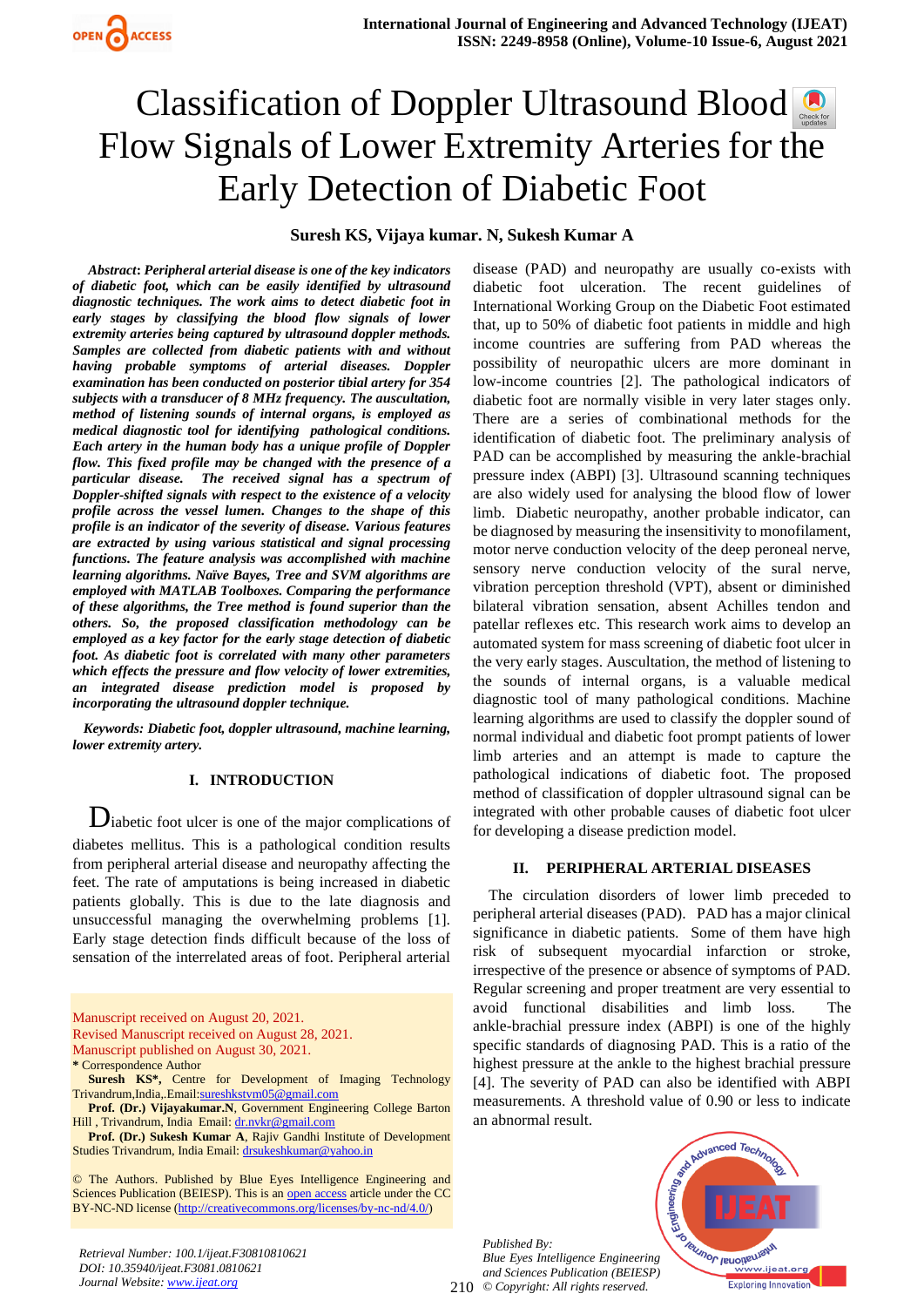# **Classification of Doppler Ultrasound Blood Flow Signals of Lower Extremity Arteries for the Early Detection of Diabetic foot**

Compared with angiographic methods ABPI has a sensitivity of 95% and specificity approaching 100% for the identification of PAD. An ABPI in the range of 0.71 to 0.90 indicates the mild PAD, the range of 0.41 to 0.70 indicates moderate PAD, and a value of 0.40 or less indicates severe PAD [5]. The hemodynamic properties blood will also act as an indicator of diabetic foot ulcer. The regular microcirculation will be inversely affected by diabetes. The popliteal and femoral arteries undergo atherosclerotic occlusion. The blood flow in foot skin also falls while standing 80% in non diabetes and 50–70% in diabetes [6].

# **III. DOPPLER ULTRASOUND**

Doppler ultrasound is a non-invasive technique for estimating velocity measurements of blood flow. The high frequency sound waves transmitted into a vessel and the reflected echoes from the blood particles are detected. The transmitted sound waves undergo a shift in frequency which helps to identify the parameters of blood flow.

The ultrasound waves propagate in blood as longitudinal waves and the particles vibrate to and fro along the direction of propagation. The velocity of sound depends on the compressibility and density and of the medium. Ultrasound propagates as longitudinal waves in soft tissue with an average velocity of around 1540 m/s. According to the principle of doppler effect, the received frequency is higher if the object is moving towards the observer and lower if it is moving away. The frequency difference  $(\Box f)$  is called Doppler shift, which can be defined as

$$
\Delta f = f/c \, V \, \cos \alpha \tag{1}
$$

Where f - transmitted frequency

V- velocity of the object (blood)

 α - angle between the direction of movement of the moving object and the ultrasound beam.

c - velocity of sound in the tissue.

Doppler techniques are preliminarily used for blood flow analysis. The blood velocity can be calculated from the observed Doppler frequency and the angle of the vessels to the beam direction. The velocity of the ultrasound in the medium is also a known quantity.

When we apply ultrasound frequencies in the range of 2-10 MHz, physiological blood flow causes a Doppler shift of audible frequencies in the range of 50-16000 Hz. The outcome of the examination can be monitored with the help of this sound [7,8].

# **IV. ARTERIAL BLOOF FLOW ANALYSIS**

Doppler ultrasonography of the lower extremity arteries is a valuable technique for screening and diagnosis of peripheral arterial diseases. Doppler ultrasound identifies patients with peripheral vascular disease and normally the first-line investigation of lower limb arterial disease. The commonly assessed in the lower extremity arteries are femoral, superficial femoral, popliteal, posterior tibial, and dorsalis pedis. While analysing arteries, each artery in the human body has a unique Doppler flow profile. The presence of disease will make changes in the fixed profile of Doppler ultrasound. The received signal has a spectrum of Doppler-shifted signals with respect to the existence of a velocity profile across the vessel lumen. Changes to the shape of this profile is an indicator of the severity of disease [9].

Research works have been already accomplished to find the correlation with arterial blood flow and diabetic foot. The extent of vasculopathy was checked with Doppler scanning of posterior tibial artery, popliteal artery, dorsalis pedis artery, and veins [10]. It is found that the vasculopathy is strong independent risk factor in the development of diabetic foot lesions. Studies were also accomplished for estimating the hemodynamic and morphological parameters in foot arteries in diabetes patients. It is identified that overall artery diameters larger than and flow lumina comparable to the healthy group vessel wall thickening occurring in the early stage of diabetes [11]. The duplex sonography is identified as an effective non-invasive investigation for assessment of peripheral vascular system for presence of atherosclerotic disease. The location of disease can also be easily identified by this method [12]. Subjective visual examination of the arterial waveform profile has probable inter and intra observer variability. Several computational methods have been explored to overcome these issues. Doppler auscultation of peripheral leg pulses is used in the diagnosis of peripheral arterial disease. This can be attained by assessing the quality of peripheral pulses. The audio recording includes Doppler auscultation recordings of the posterior tibial artery in a healthy individual and those having peripheral arterial disease. The regular arterial pulse produces three sounds. Even without peripheral arterial disease, only the first two sounds may be audible in some individuals. The third sound can be heard by concentrating on the interval immediately following the second sound. While the peripheral arterial disease get progressed the auscultated pulse becomes one continuous sound until complete obstruction blocks all flow, and no sound is heard. The number of sounds produced by the posterior tibial artery pulse audible by Doppler auscultation is also related with the severity of the peripheral arterial disease scoring system.

# **V. METHODOLOGY**

The study has been conducted at Jubilee Mission Medical College and Research Institute, Thrissur, India with the approval of institutional ethics committee. The entire samples are collected from diabetic patients, who are suffering from diabetes for a period of more than 3 years.

The examination has been conducted according to the guidelines of American Institute of Ultrasound in Medicine [13]. The study has been performed with the external anatomic landmarks to ensure the accuracy of the examination. Here Continuous wave doppler waveforms are used in the posterior tibial artery. An ultrasound vascular doppler of 8 MHz transducer is used for the signal analysis. The device has audio output through a speaker and analog signals are recorded in a hard disk.

# **A. Experimental setup**

Specific criteria have been adapted for the signal capturing.

211 *© Copyright: All rights reserved. Published By: Blue Eyes Intelligence Engineering and Sciences Publication (BEIESP)*



*Retrieval Number: 100.1/ijeat.F30810810621 DOI: 10.35940/ijeat.F3081.0810621 Journal Website[: www.ijeat.org](http://www.ijeat.org/)*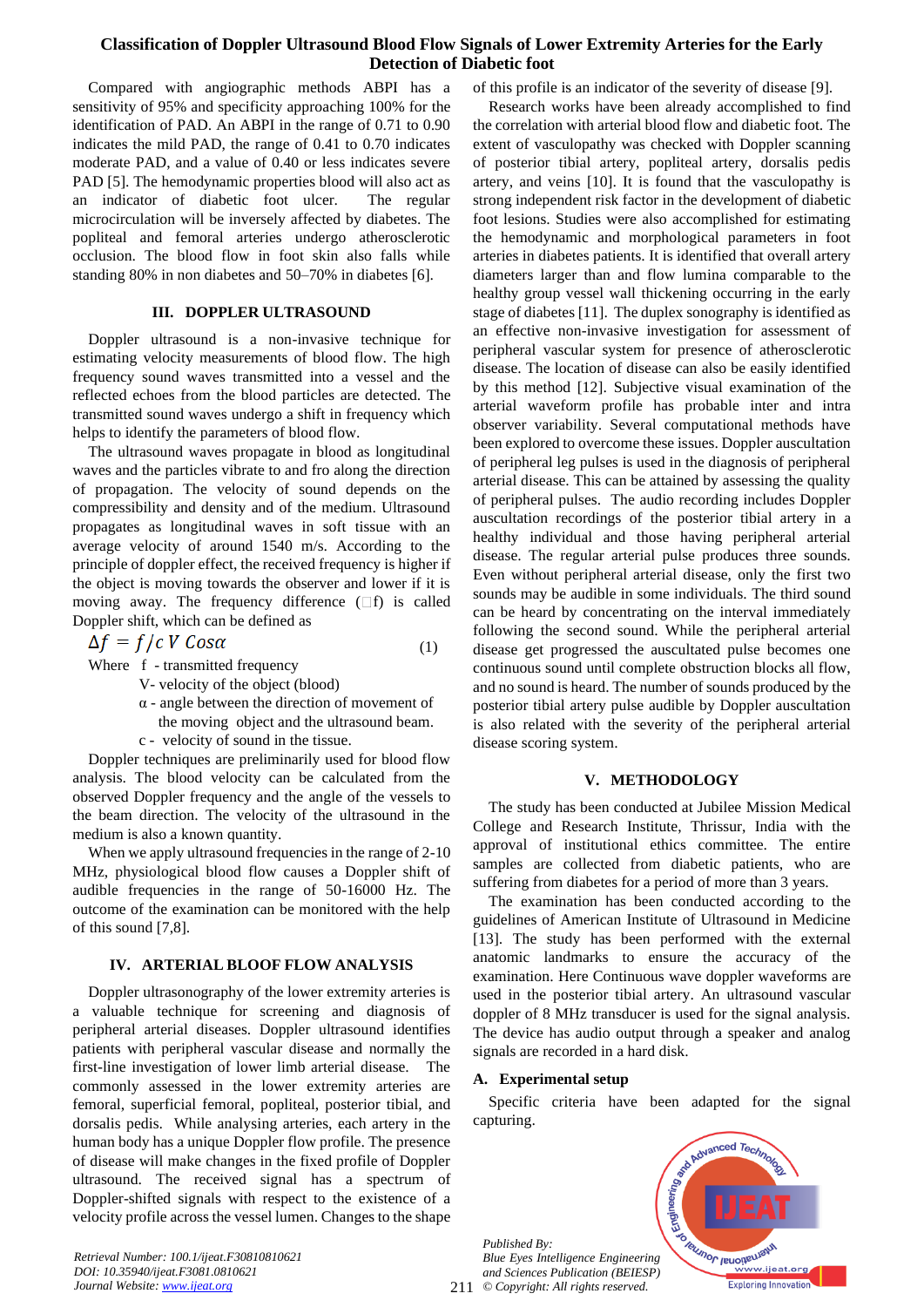

Primarily, the analysis has been accomplished only from those who are suffering from diabetes mellitus for a minimum period of 3 years. The patient group is categorized in to two in as per the with the following criteria.

Group 1: Diabetic patients without any probable symptoms of arterial diseases.

Group 2: Diabetic patients having major symptoms of Peripheral Arterial Diseases.

Group 1 is labelled as 'Normal' and Group 2 as 'Risk' in accordance with the possibility of diabetic foot ulceration. The diabetic history of the person has also been analysed by monitoring the blood sugar and other physiological parameters. The behavioural factors such as age, sex, smoking habits are not considered in this study. The diabetic history of the patient has been properly analysed by monitoring physiological parameters such as systolic pressure, diastolic pressure and mean arterial pressure. Periodical readings of blood sugar data are also verified for assuring diabetes mellitus. The doppler examination has been conducted on posterior tibial artery for 354 subjects. The transducer transmits ultrasound to the arteries and the received are captured with frequency shift. The subjects are underwent Doppler systolic blood pressure measurement for Ankle Brachial Pressure Index. The ABPI and Doppler auscultation of all persons are verified for significant arterial disease.

## **B. Signal processing**

The block diagram of ultrasound doppler system, shown in Fig. 1, depicts the electronic system from the stage of signal generation to the recoding of doppler sound. An oscillator generates a frequency of 8 MHz and which is passed to the ultrasound transducer. The transducer converts the electrical signals to sound waves and transmits to the corresponding blood vessel. The transmitted ultrasound waves reflect from the moving objects of blood vessel and this frequency shift can be captured by the receiver transducer. The received signal has an interference of the transmitted frequency and passes through various signal processing stages such as Radio Frequency amplifier, demodulator and Doppler Filter Amplifier. Finally, it is enhanced by audio amplifier circuits and passes to audio recorder and Loud speaker. The duration of each record is limited to 30 seconds.



**Fig 1: Ultrasound doppler system- block diagram.**

*Retrieval Number: 100.1/ijeat.F30810810621 DOI: 10.35940/ijeat.F3081.0810621 Journal Website: [www.ijeat.org](http://www.ijeat.org/)* 

An angle of 500–600 is maintained between the ultrasound beam and direction of flow to acquire a consistent representation of the flow profile. The maximum Doppler shift frequency encountered is always less than 5 KHz.

#### **C. Feature analysis and classification**

The required features have to be extracted from the recorded data for the implementation of machine learning algorithms. The Fig 2 shows the block diagram of feature extraction and classification. MATLAB toolboxes are employed for the feature analysis and classification processes. Proper filters are introduced in the pre-processing step. The data is refined with an adaptive filter. The error is minimized between the adaptive output and the desired signal by quantifying in terms of mean square error. The signal enhancement is accomplished with Least Mean Square algorithm [14].



#### **Fig 2: Feature extraction- block diagram.**

Total number of 27 features are extracted by using various statistical and signal processing functions. Various time domain and frequency domain features are captured from each sample. The main statistical features are mean value, median value, standard deviation, mean absolute deviation etc. The features such as dominant frequency value, dominant frequency magnitude and dominant frequency ratio are captured from power spectrum. The Fig. 3 shows the power spectrum of a sample doppler sound signal. Spectral analysis of the Doppler signals reflects information concerning to the blood flow of arteries.

With respect to the spectral analysis method, the machine learning methodologies may provide more specific information than spectral analysis. Considering a synergy with the domain of speech analysis, Mel-frequency cepstral coefficient (MFCC) are also included as representative features [15]. Mel-Spectrum is computed by passing the Fourier transformed signal through a set of band-pass filters known as mel-filter bank.

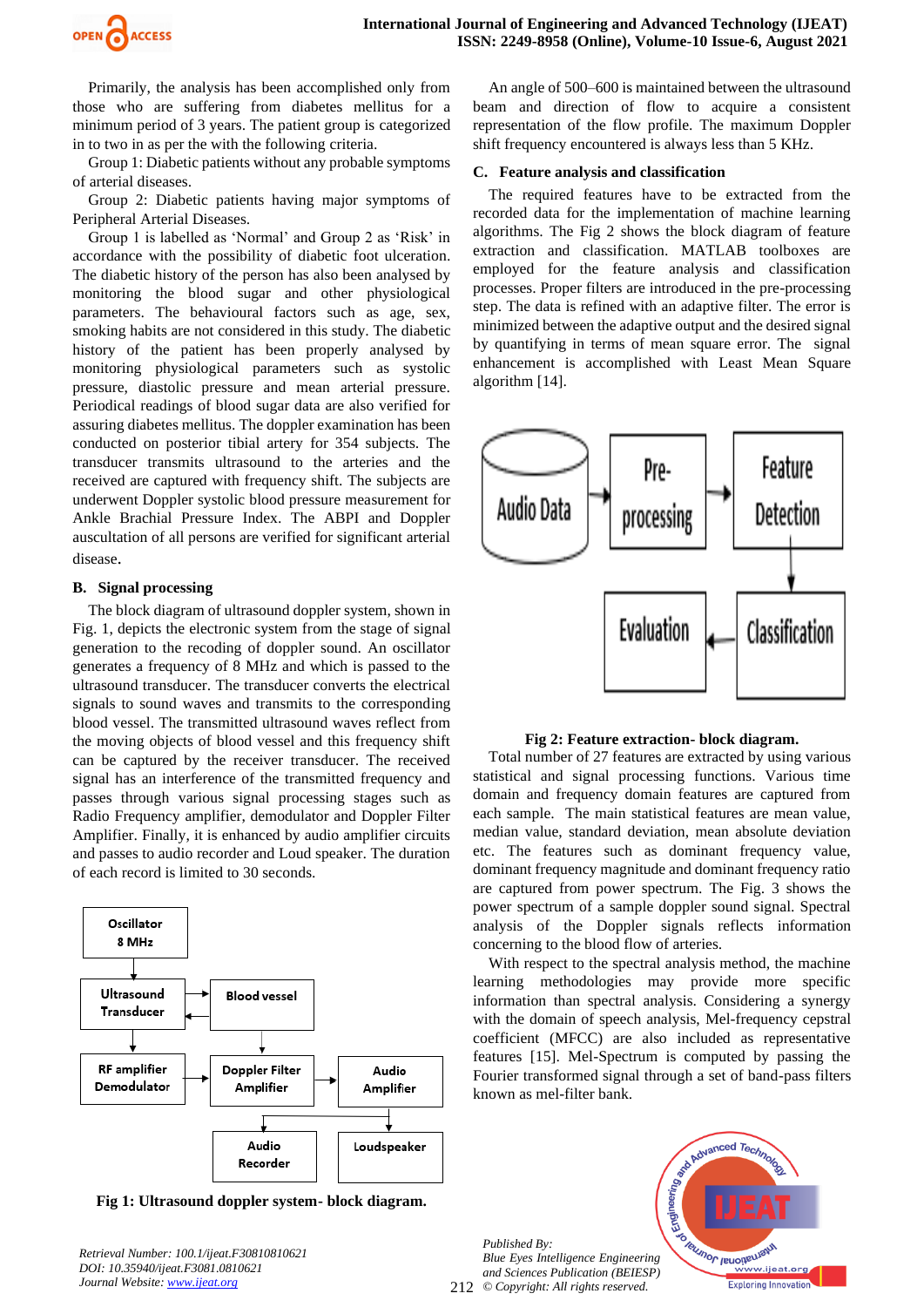# **Classification of Doppler Ultrasound Blood Flow Signals of Lower Extremity Arteries for the Early Detection of Diabetic foot**





The machine learning technology learns the characteristics of the diseases and can used to diagnose the early detection of disease in uncertain states. Our study examine different types of machine learning algorithms, such as Naïve Bayes, Tree and Support Vector Machine (SVM) algorithms to automate the process for determining the possibility of peripheral arterial diseases leading to diabetic foot. Automated screening methods for various heart diseases are formulated by analysing the sound of blood flow. The pathological murmurs can be identified by evaluating energy of heart sound on specific frequency bands [16]. It is found that the heart sound of children having congenital heart diseases indicates energy concentrations over particular frequency bands and those are different from the bands of the normal children. Heart murmurs in paediatrics was demonstrated with Artificial Neural Network approach for detection and identification of congenital heart disease. Innocent and pathological murmurs were classified with 88% sensitivity and 83% specificity [17]. An automated system for heart sound classification was also introduced with Melfrequency cepstral coefficient (MFCC) and hidden Markov model (HMM) [15]. The feature were extracted using time features, STFT and MFCC and the system was developed for the interpretation of the phonocardiogram signals using pattern recognition techniques.

#### **VI. RESULTS**

The analysis has been performed with various machine learning algorithms. The features are under two classes; the Diabetic patients without any probable symptoms of arterial diseases and diabetic patients having major symptoms of

*Retrieval Number: 100.1/ijeat.F30810810621 DOI: 10.35940/ijeat.F3081.0810621 Journal Website[: www.ijeat.org](http://www.ijeat.org/)* 

Peripheral Arterial Diseases.

Naïve Bayes, Tree and Support Vector Machine (SVM) algorithms are used to classify the sample set. The performance of algorithms is justified by 10 fold cross validation method. The accuracy can be calculated-<br> $TP + TN$ 

$$
Accuracy = \frac{11 + 11}{TP + TN + FP + FI}
$$

 $T + T + T + FP + FN$ <br>Where TP is True positive; FP is False positive; TN is True negative; FN is False Negative.

The performance of various training algorithm have been compared in terms of accuracy. The accuracy of Naïve Bayes, Tree and SVM are 90.4%, 92.1% and 78.2% respectively. The Tree model is found superior to other two models.





Fig. 4 shows the Receiver Operating Characteristic (ROC) of the Tree model. This graphical plot illustrates the diagnostic ability of a binary classifier system and shows the performance of a classification model at all classification thresholds. This curve plots two parameters, False Positive rate on X- axis and True Positive rates on Y- axis. The Area Under the Curve (AUC) of this model is 0.91, which shows the ability of the classifier to distinguish between classes.

The confusion matrix of the Tree model is presented in the Fig 5. The confusion matrix summarizes the performance of the classification algorithm. Here, out of 177 positive samples, 164 samples are True Positive and 13 samples are False Positive. In the same number of negative samples, 162 samples are True Negative and 15 samples are False Negative.

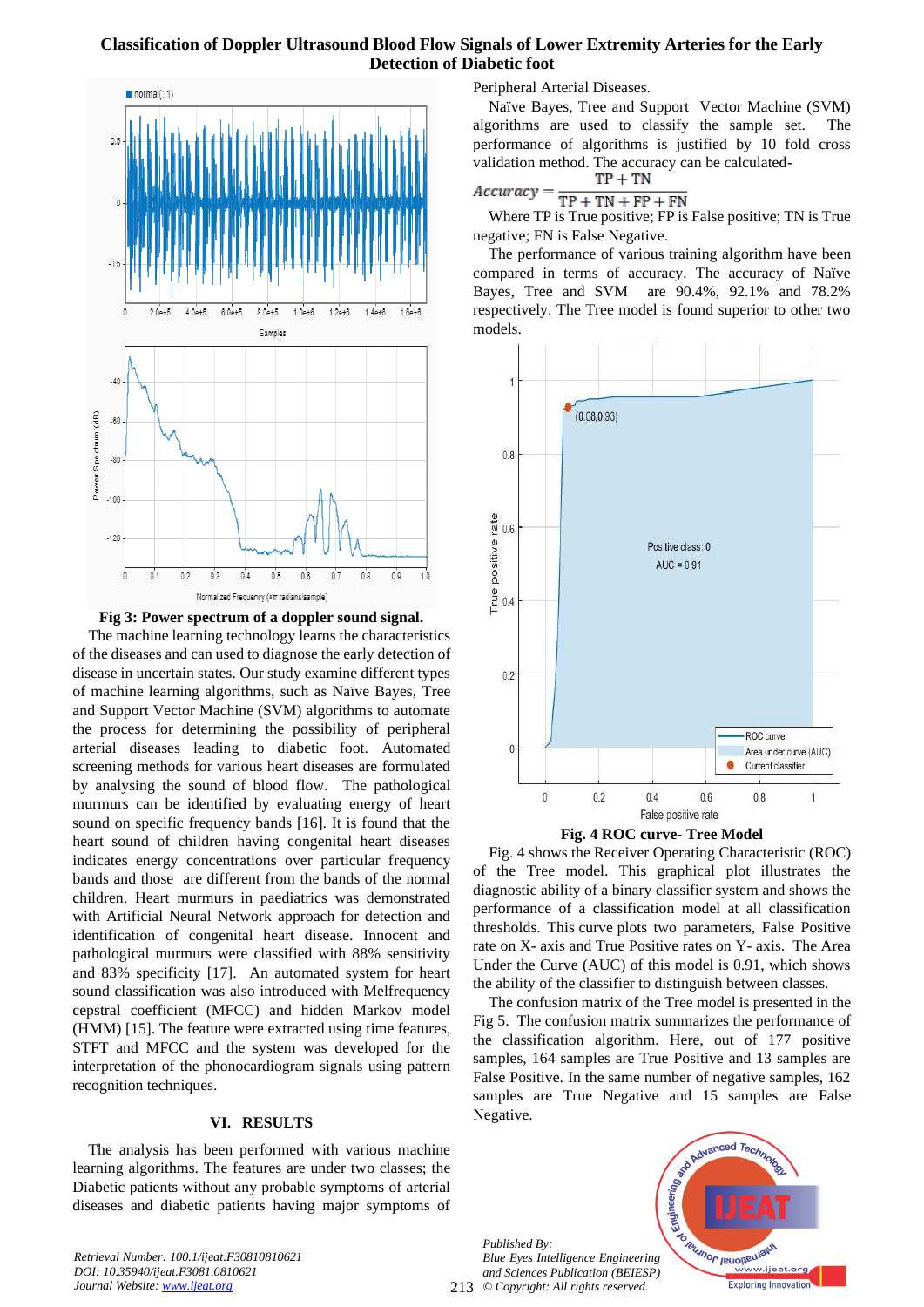



#### **VII. CONCLUSION**

The work provides considerable indications for analysing the ultrasound blood flow signals of lower extremity arteries for the early stage diagnosis of peripheral arterial diseases leading to diabetic foot. The ultrasound doppler technic is an easy and trouble free procedure, so that it can be widely used for the screening of diabetic foot. As PAD is one of the many indicators of diabetic foot, this sole mode of examination may not provide a complete result. Other similar parameters should also be integrated for the detection of early stages of diabetic foot in future works. A predictive model has to be designed by incorporating all other probable parameters.

## **ACKNOWLEDGMENT**

This research work has been conducted with the approval of Institutional Ethics Committee of Jubilee Mission Medical College and Research Institute, Thrissur, India. We are very much thankful to the department of Radio Diagnosis for their extensive clinical support and guidance.

#### **REFERENCES**

- Suresh KS, Dr. Sukesh Kumar A, Clinical need of a diabetic foot infection detector, National conference on advances in computational intelligence & communication technologies, 2016, pp 125-128.
- 2. Guidelines on diagnosis, prognosis, and management of peripheral artery disease in patients with foot ulcers and diabetes, International Working Group on the Diabetic Foot, Diabetes Metabolism Research Reviews. 2020, Available[: https://doi.org/10.1002/dmrr.3276](https://doi.org/10.1002/dmrr.3276)
- Suresh KS, Dr. Sukesh Kumar A, Multi signal pulse wave analysis for the identification of vascular diseases leading to diabetic foot, IEEE Second International Conference on Control, Measurement and Instrumentation (CMI), India, January 2021, Available: <https://ieeexplore.ieee.org/document/9362797>
- Suresh K.S. and Sukesh Kumar A. Assessment of Diabetic Foot through the Developmental Stages of Lower Limb Abnormalities Using Ultrasound, The Eye and Foot in Diabetes, Intech Open, DOI: 10.5772/intechopen.92431
- 5. Khan NA, Rahim SA, Anand SS, Simel DL, Panju A. Does the Clinical Examination Predict Lower Extremity Peripheral Arterial Disease? JAMA. 2006;295(5):536–546. doi:10.1001/jama.295.5.536
- 6. Suresh KS, Dr. Sukesh Kumar A, An integrated model for early detection and monitoring of diabetic foot, Advances in intelligent Systems and Computing, Vol 749, Springer 2018, pp 567-573.

*Retrieval Number: 100.1/ijeat.F30810810621 DOI: 10.35940/ijeat.F3081.0810621 Journal Website: [www.ijeat.org](http://www.ijeat.org/)* 

- 7. William R. Hendee, E. Russell Ritenour, "Medical Imaging Physics", Fourth Edition, Wiley-Liss, Inc., New York, 2002.
- 8. Melanie Lauckner, Manual of diagnostic ultrasound Volume 1, World Health Organization 2011.
- 9. JP Woodcock, Doppler ultrasound in clinical diagnosis, British Medical Bulletin, Volume 36, September 1980, Pages 243-248, <https://doi.org/10.1093/oxfordjournals.bmb.a071648>
- 10. Rahman, A., Mahmood Moizuddin, M. Ahmad and M. Salim. "Vasculopathy in patients with diabetic foot using doppler ultrasound." (2009). Pak J Med Sci 2009 Vol. 25 No. 3, pp 428-433.
- 11. Leoniuk, Jolanta et al. "Doppler ultrasound detection of preclinical changes in foot arteries in early stage of type 2 diabetes." Polish journal of radiology vol. 79 283-9. 29 Aug. 2014, doi:10.12659/PJR.890486
- 12. Gunjan Das, Ashish Kr. Gupta , Abhinav Aggarwal, Assessment of lower limb arteries by doppler sonography in diabetic patients,, International Journal of Research in Health Sciences. Jan–Mar 2015 Volume-3, Issue-1, pp 18-23.
- 13. AIUM Practice Guideline for the Performance of Physiologic Evaluation of Extremity Arteries, 2012 by the American Institute of Ultrasound in Medicine.
- 14. S. Haykin and B. Widrow, Least-Mean-Square Adaptive Filters, John Wiley & Sons Inc., Canada., 2003.
- 15. Chauhan S, Wang P, Sing Lim C, Anantharaman V. A computer-aided MFCC-based HMM system for automatic auscultation. Comput Biol Med. 2008 Feb;38(2):221-33. doi: 10.1016/j.compbiomed.2007.10.006. Epub 2007 Nov 28. PMID: 18045582
- 16. Amir A. Sepehri, Joel Hancq, Thierry Dutoit, Arash Gharehbaghi, Armen Kocharian, A. Kiani, Computerized screening of children congenital heart diseases, Computer Methods and Programs in Biomedicine, Volume 92, Issue 2, 2008, Pages 186-192
- 17. Bhatikar, S., DeGroff, C., & Mahajan, R. (2005). A classifier based on the artificial neural network approach for cardiologic auscultation in pediatrics. Artificial intelligence in medicine, 33 3, 251-60.

#### **AUTHORS PROFILE**



**Suresh KS,** received AMIE in Electronics & Communication Engineering from The Institution of Engineers (India), Kolkata, India, M.Tech. in Biomedical Instrumentation from Visveswaraiah Technological University Karnataka, India and M.B.A. in E-Business from Annamalai University Tamil Nadu, India. His area

specialization includes Biomedical Instrumentation, Bio-signal Processing and Medical Informatics. He is working as Senior Consultant (Biomedical) in National Health Mission, Kerala, India. He worked as Head of Department, Biomedical Engineering in Sahrdaya College of Engineering & Technology and TKM Institute of Technology Kerala, India. He also worked in various public sector organizations in Kerala, such as Sree Chitra Tirunal Institute for Medical Sciences and Technology, Centre for Development of Imaging Technology, HLL Lifecare and e-health Kerala. He is a Senior Member of IEEE & IEEE EMBS and life member of Institution of Engineers, ISTE, BMESI and HTSS Society.



 **Prof. (Dr.) N. Vijayakumar,** received his B.Tech. degree in Electronics & Communication Engineering and M.Tech. in Microwave and Television Engineering from University of Kerala, India and Ph.D. degree from Indian Institute of Technology, Kharagpur, India. His research interests include Optical Communications and Biomedical

Engineering. He is currently the Principal of Government Engineering College, Barton Hill, Thiruvananthapuram, Kerala, India and worked as Professor in various engineering colleges in the state of Kerala, India. His technical and academic contribution include as Chairman, Board of Post Graduate studies University of Kerala, Member Board of Studies Department of Opto-Electronics, University of Kerala and Convener Inspection Committee Government of Kerala & Honourable High Court of Kerala, India. He is an approved research supervisor of University of Kerala and awarded 5 Ph.D. under his guidance. Currently 5 research scholars are working under him and has published more than 100 papers in national and international Journals and conferences.